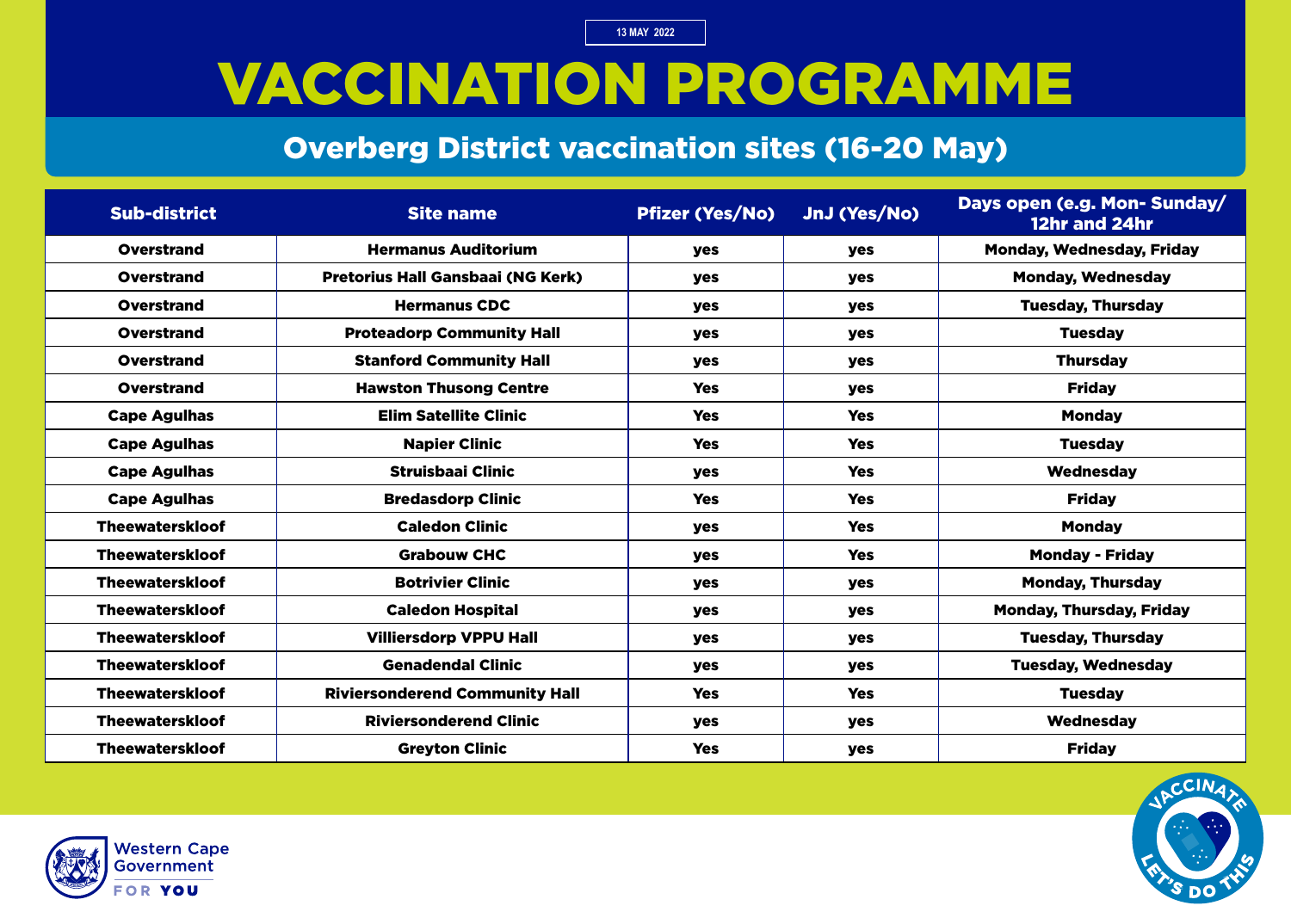# VACCINATION PROGRAMME

### Cape Winelands District vaccination sites (16-20 May)

**13 MAY 2022**

| <b>Sub-district</b>  | <b>Site name</b>                      | <b>Pfizer (Yes/No)</b> | JnJ (Yes/No) | Days open (e.g. Mon- Sunday/<br>12hr and 24hr |
|----------------------|---------------------------------------|------------------------|--------------|-----------------------------------------------|
| <b>Breede Valley</b> | <b>De Doorns Clinic</b>               | yes                    | yes          | <b>Monday - Friday</b>                        |
| <b>Breede Valley</b> | <b>Empilisweni (Worcester) Clinic</b> | <b>yes</b>             | <b>yes</b>   | <b>Monday - Friday</b>                        |
| <b>Breede Valley</b> | <b>Rawsonville Clinic</b>             | yes                    | yes          | <b>Monday - Friday</b>                        |
| <b>Breede Valley</b> | <b>Worcester Town Hall</b>            | <b>yes</b>             | yes          | <b>Tuesday &amp; Thursday</b>                 |
| <b>Breede Valley</b> | <b>Touws River Clinic</b>             | yes                    | <b>yes</b>   | <b>Monday - Friday</b>                        |
| <b>Breede Valley</b> | <b>Orchard Clinic</b>                 | <b>yes</b>             | yes          | <b>Monday - Friday</b>                        |
| <b>Breede Valley</b> | <b>Sandhills Clinic</b>               | <b>yes</b>             | yes          | <b>Monday - Friday</b>                        |
| <b>Breede Valley</b> | <b>Worcester CDC</b>                  | yes                    | yes          | <b>Monday - Friday</b>                        |
| <b>Drakenstein</b>   | <b>Dalvale Clinic</b>                 | yes                    | <b>yes</b>   | <b>Tuesday</b>                                |
| <b>Drakenstein</b>   | <b>Gouda Clinic</b>                   | yes                    | yes          | <b>Monday - Friday</b>                        |
| <b>Drakenstein</b>   | <b>Huis McCrone Clinic</b>            | <b>yes</b>             | yes          | <b>Friday</b>                                 |
| <b>Drakenstein</b>   | <b>Klein Drakenstein Clinic</b>       | <b>yes</b>             | yes          | <b>Friday</b>                                 |
| <b>Drakenstein</b>   | <b>Mbekweni CDC</b>                   | yes                    | yes          | <b>Friday</b>                                 |
| <b>Drakenstein</b>   | <b>Nieuwedrift Clinic</b>             | yes                    | yes          | <b>Monday - Friday</b>                        |
| <b>Drakenstein</b>   | <b>Patriot Plein Clinic</b>           | yes                    | yes          | <b>Thursday</b>                               |
| <b>Drakenstein</b>   | <b>Saron Clinic</b>                   | yes                    | <b>yes</b>   | <b>Friday</b>                                 |
| <b>Drakenstein</b>   | <b>Soetendal Clinic</b>               | yes                    | yes          | <b>Friday</b>                                 |
| <b>Drakenstein</b>   | <b>Phola Park Clinic</b>              | yes                    | yes          | <b>Friday</b>                                 |
| <b>Drakenstein</b>   | <b>Simondium Clinic</b>               | <b>yes</b>             | yes          | <b>Monday - Friday</b>                        |
| <b>Drakenstein</b>   | <b>Wellington CDC</b>                 | yes                    | yes          | <b>Friday</b>                                 |
| <b>Drakenstein</b>   | <b>TC Newman CDC</b>                  | yes                    | yes          | <b>Monday - Friday</b>                        |
| <b>Drakenstein</b>   | <b>Windmeul Clinic</b>                | yes                    | yes          | <b>Monday - Friday</b>                        |
| <b>Drakenstein</b>   | <b>Shoprite Paarl</b>                 | yes                    | yes          | <b>Monday - Friday</b>                        |
| <b>Langeberg</b>     | <b>Bergsig Clinic</b>                 | yes                    | yes          | <b>Friday</b>                                 |
| <b>Langeberg</b>     | <b>Happy Valley Clinic</b>            | <b>Yes</b>             | yes          | <b>Thursday</b>                               |
| <b>Langeberg</b>     | <b>McGregor Clinic</b>                | yes                    | yes          | Wednesday                                     |
| <b>Langeberg</b>     | <b>Montagu Clinic</b>                 | <b>yes</b>             | yes          | <b>Monday</b>                                 |
| <b>Langeberg</b>     | <b>Chris Van Zyl Hall</b>             | yes                    | yes          | <b>Thursday</b>                               |
| Langeberg            | <b>Zolani Clinic</b>                  | yes                    | yes          | <b>Tuesday</b>                                |
| <b>Langeberg</b>     | <b>Old Thatch Roof Clinic</b>         | yes                    | yes          | <b>Monday - Friday</b>                        |
| <b>Stellenbosch</b>  | <b>Cloetesville CDC</b>               | yes                    | yes          | <b>Monday - Friday</b>                        |
| <b>Stellenbosch</b>  | <b>Don and Pat Bilton Clinic</b>      | yes                    | yes          | <b>Monday &amp; Wednesday</b>                 |
| <b>Stellenbosch</b>  | <b>Groendal Clinic</b>                | yes                    | yes          | <b>Monday - Friday</b>                        |
| <b>Stellenbosch</b>  | <b>Idas Valley Clinic</b>             | yes                    | yes          | <b>Monday - Friday</b>                        |
| <b>Stellenbosch</b>  | <b>Kayamandi Clinic</b>               | yes                    | yes          | <b>Monday - Friday</b>                        |
| <b>Stellenbosch</b>  | <b>Klapmuts Clinic</b>                | yes                    | yes          | <b>Monday - Friday</b>                        |
| <b>Stellenbosch</b>  | <b>Kylemore Clinic</b>                | yes                    | yes          | <b>Thursday</b>                               |
| <b>Stellenbosch</b>  | <b>Stellenbosch Hospital</b>          | yes                    | yes          | <b>Monday - Friday</b>                        |
| <b>Witzenberg</b>    | <b>Bella Vista Clinic</b>             | <b>yes</b>             | yes          | <b>Thursday</b>                               |
| <b>Witzenberg</b>    | <b>Ceres Clinic</b>                   | yes                    | yes          | Wednesday                                     |
| <b>Witzenberg</b>    | <b>Ceres Hospital</b>                 | yes                    | yes          | <b>Monday - Friday</b>                        |
| Witzenberg           | <b>Nduli Clinic</b>                   | yes                    | yes          | <b>Tuesday</b>                                |
| <b>Witzenberg</b>    | <b>Op die Berg Clinic</b>             | yes                    | yes          | <b>Tuesday</b>                                |
| <b>Witzenberg</b>    | <b>Tulbagh Clinic</b>                 | yes                    | yes          | Wednesday                                     |
| <b>Witzenberg</b>    | <b>Wolseley Clinic</b>                | yes                    | yes          | <b>Friday</b>                                 |
| Witzenberg           | <b>PA Hamlet Clinic</b>               | yes                    | yes          | CCIN4,<br><b>Monday</b>                       |



=

DC

=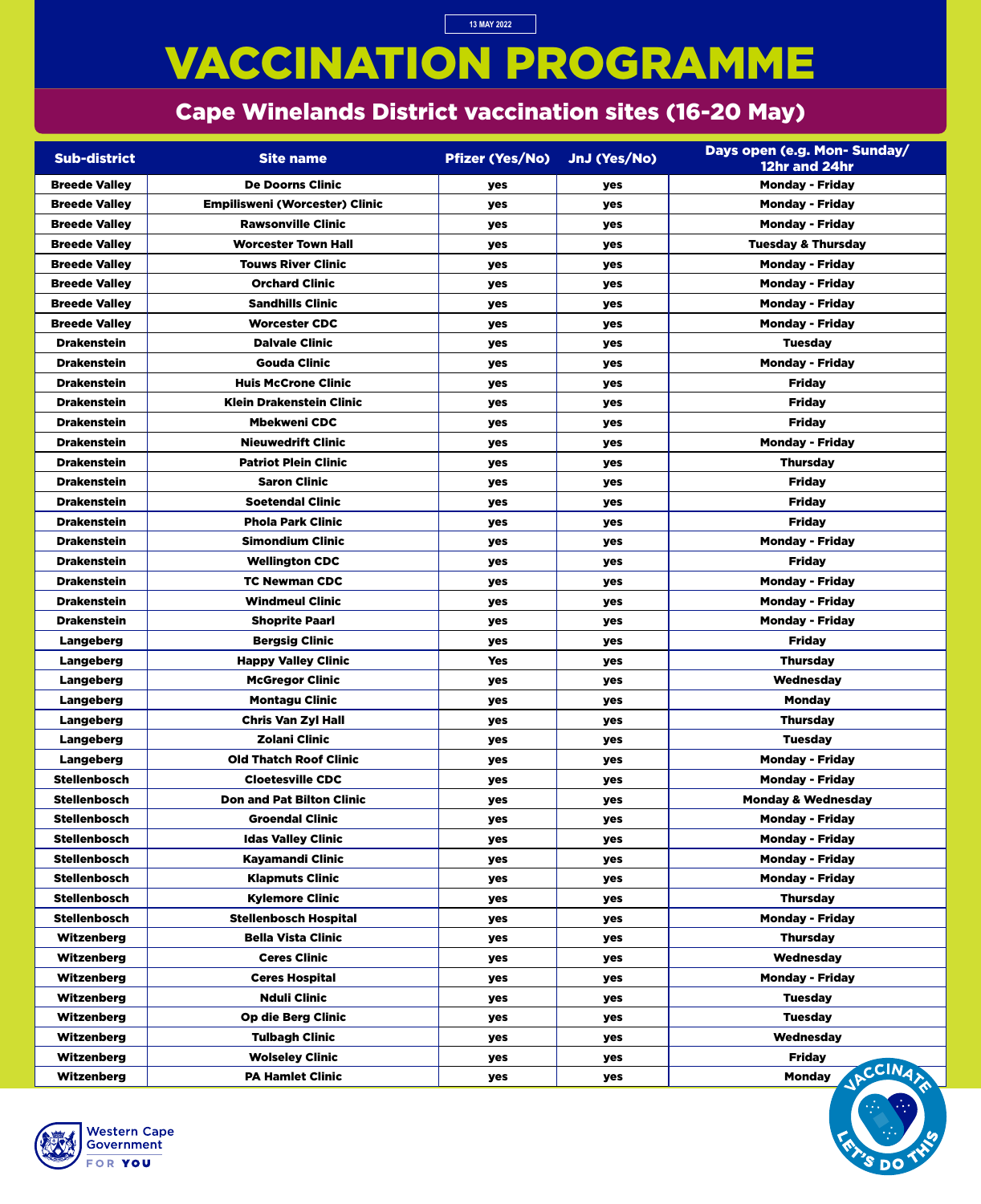# VACCINATION PROGRAMME

#### Central Karoo District vaccination sites (16-20 May)

| <b>Sub-district</b>               | <b>Site name</b>                                   | <b>Pfizer</b><br>(Yes/No) | JnJ<br>(Yes/No) | Days open (e.g. Mon- Sunday/<br>12hr and 24hr |
|-----------------------------------|----------------------------------------------------|---------------------------|-----------------|-----------------------------------------------|
| <b>Beaufort West Municipality</b> | <b>Beaufort West Community Day Centre Outreach</b> | yes                       | yes             | <b>Friday</b>                                 |
| <b>Beaufort West Municipality</b> | <b>Murraysburg Clinic</b>                          | yes                       | yes             | <b>Friday</b>                                 |
| <b>Beaufort West Municipality</b> | <b>Hillside Clinic</b>                             | yes                       | yes             | <b>Friday</b>                                 |
| <b>Beaufort West Municipality</b> | <b>Kwa Mandlenkosi Clinic</b>                      | <b>Yes</b>                | <b>Yes</b>      | <b>Monday &amp; Friday</b>                    |
| <b>Beaufort West Municipality</b> | <b>Nieuveldpark</b>                                | yes                       | yes             | <b>Tuesday &amp; Thursday</b>                 |
| <b>Laingsburg Sub District</b>    | Laingsburg                                         | yes                       | yes             | <b>Friday</b>                                 |
| <b>Prince Albert Sub District</b> | <b>Prince Albert</b>                               | yes                       | yes             | <b>Friday</b>                                 |



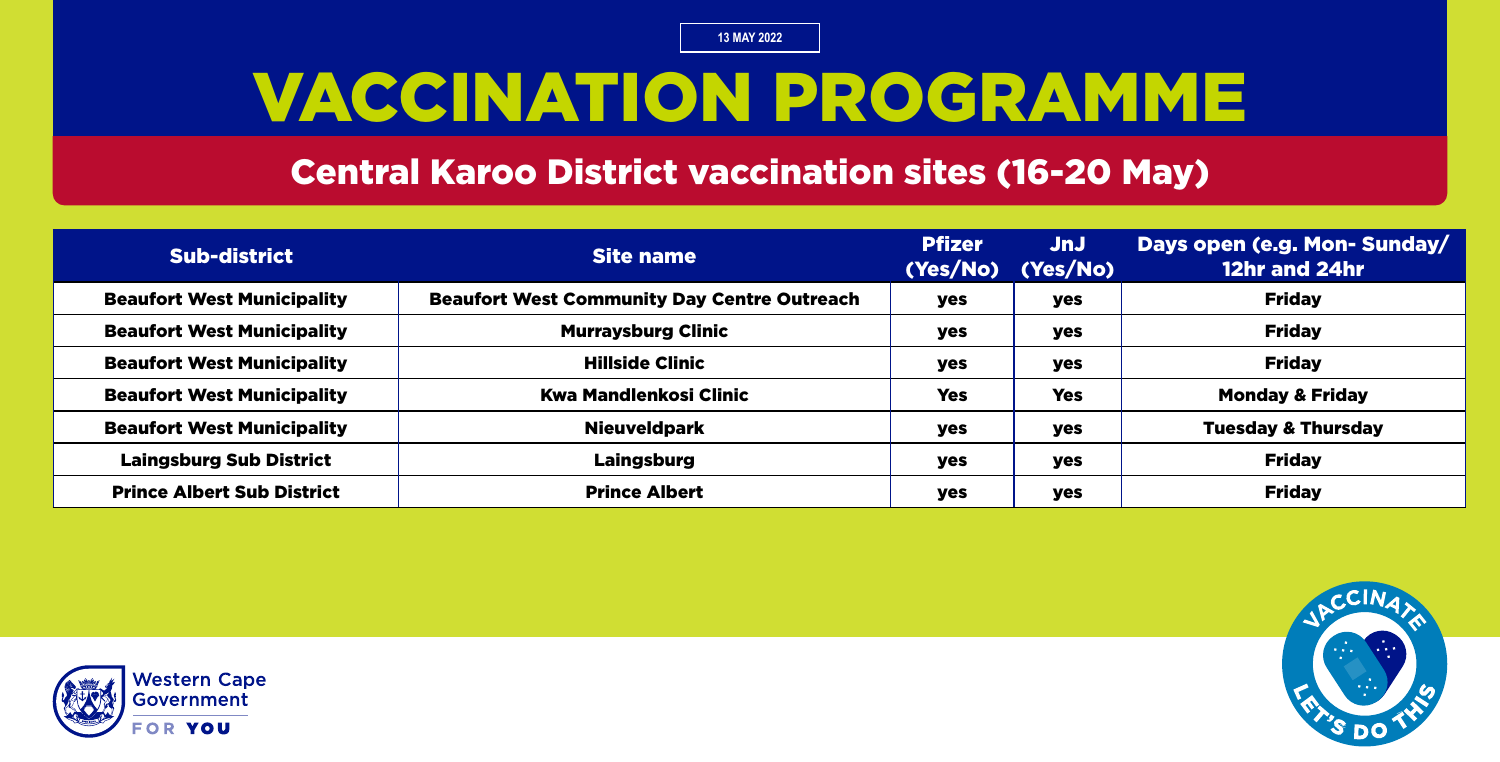# VACCINATION PROGRAMME

**13 MAY 2022**

### Garden Route District vaccination sites (16-20 May)

| <b>Sub-district</b> | <b>Site name</b>                        | <b>Pfizer (Yes/No)</b> | JnJ (Yes/No) | Days open (e.g. Mon- Sunday/<br>12hr and 24hr |
|---------------------|-----------------------------------------|------------------------|--------------|-----------------------------------------------|
| <b>Knysna</b>       | <b>Knysna Town Hall</b>                 | <b>Yes</b>             | <b>Yes</b>   | <b>Monday, Wednesday</b>                      |
| <b>Knysna</b>       | <b>Knysna Community Day Centre</b>      | <b>Yes</b>             | <b>Yes</b>   | <b>Tuesday, Wednesday &amp; Thursday</b>      |
| <b>Knysna</b>       | <b>Sedgefield Clinic</b>                | <b>Yes</b>             | <b>Yes</b>   | <b>Monday &amp; Friday</b>                    |
| <b>Knysna</b>       | <b>Khayalethu Clinic</b>                | <b>Yes</b>             | <b>Yes</b>   | Wednesday                                     |
| <b>Knysna</b>       | <b>Hornlee Clinic</b>                   | <b>Yes</b>             | <b>Yes</b>   | <b>Thursday</b>                               |
| <b>Knysna</b>       | <b>Knysna Town Clinic</b>               | <b>Yes</b>             | <b>Yes</b>   | <b>Tuesday</b>                                |
| <b>Knysna</b>       | <b>Belvidere Hotel outreach</b>         | <b>Yes</b>             | <b>Yes</b>   | <b>Tuesday</b>                                |
| <b>Bitou</b>        | <b>New Horizons Clinic</b>              | <b>Yes</b>             | <b>Yes</b>   | Wednesday                                     |
| <b>Bitou</b>        | <b>Crags Clinic</b>                     | <b>Yes</b>             | <b>Yes</b>   | <b>Thursday</b>                               |
| <b>Bitou</b>        | <b>Kwanokuthula Clinic</b>              | <b>Yes</b>             | <b>Yes</b>   | <b>Friday</b>                                 |
| <b>Bitou</b>        | <b>Kranshoek Clinic</b>                 | <b>Yes</b>             | <b>Yes</b>   | <b>Tuesday</b>                                |
| <b>Bitou</b>        | <b>Plettenberg Bay Town Clinic</b>      | <b>yes</b>             | yes          | <b>Monday</b>                                 |
| George              | <b>Thembalethu CDC (Sandkraal road)</b> | <b>Yes</b>             | <b>Yes</b>   | <b>Monday - Friday</b>                        |
| George              | <b>George Central Clinic</b>            | <b>Yes</b>             | <b>Yes</b>   | <b>Monday - Friday</b>                        |
| George              | <b>Pacaltsdorp Clinic</b>               | <b>Yes</b>             | <b>Yes</b>   | <b>Monday - Friday</b>                        |
| George              | <b>Uniondale Hospital</b>               | <b>Yes</b>             | <b>Yes</b>   | <b>Monday - Friday</b>                        |
| <b>Hessequa</b>     | <b>Melkhoutfontein Satellite Clinic</b> | <b>Yes</b>             | <b>Yes</b>   | <b>Friday</b>                                 |
| <b>Hessequa</b>     | <b>Riversdale Clinic</b>                | <b>Yes</b>             | <b>Yes</b>   | <b>Monday, Tuesday and Friday</b>             |
| <b>Hessequa</b>     | <b>Albertinia Clinic</b>                | <b>Yes</b>             | <b>Yes</b>   | <b>Thursday &amp; Friday</b>                  |
| <b>Hessequa</b>     | <b>Still Bay Satellite Clinic</b>       | <b>Yes</b>             | <b>Yes</b>   | <b>Wednesday &amp; Thursday</b>               |
| <b>Hessequa</b>     | <b>Heidelberg Clinic</b>                | <b>Yes</b>             | <b>Yes</b>   | <b>Wednesday &amp; Friday</b>                 |
| <b>Hessequa</b>     | <b>Slangrivier Satellite Clinic</b>     | <b>Yes</b>             | <b>Yes</b>   | <b>Friday</b>                                 |
| <b>Kannaland</b>    | <b>Calitzdorp Clinic</b>                | <b>Yes</b>             | <b>Yes</b>   | <b>Tuesday, Wednesday &amp; Thursday</b>      |
| <b>Kannaland</b>    | <b>Ladismith Clinic</b>                 | <b>Yes</b>             | <b>Yes</b>   | <b>Monday - Friday</b>                        |
| <b>Kannaland</b>    | <b>Zoar Clinic</b>                      | <b>Yes</b>             | <b>Yes</b>   | <b>Tuesday &amp; Thursday</b>                 |
| <b>Kannaland</b>    | <b>Amalienstein Clinic</b>              | <b>Yes</b>             | <b>Yes</b>   | Wednesday                                     |
| <b>Mossel Bay</b>   | <b>Asla Clinic</b>                      | <b>Yes</b>             | <b>Yes</b>   | <b>Monday - Friday</b>                        |
| <b>Mossel Bay</b>   | <b>Alma Community Day Centre</b>        | <b>Yes</b>             | <b>Yes</b>   | <b>Monday - Friday</b>                        |
| <b>Mossel Bay</b>   | <b>Great Brak River Clinic</b>          | <b>Yes</b>             | <b>Yes</b>   | Monday, Wednesday, Thursday, Friday           |
| <b>Mossel Bay</b>   | <b>D'Almeida Community Day Centre</b>   | <b>Yes</b>             | <b>Yes</b>   | <b>Monday - Friday</b>                        |
| <b>Oudtshoorn</b>   | <b>Oudtshoorn Clinic</b>                | <b>Yes</b>             | <b>Yes</b>   | <b>Wednesday, Friday</b>                      |
| <b>Oudtshoorn</b>   | <b>Toekomsrus Clinic</b>                | <b>Yes</b>             | <b>Yes</b>   | <b>Thursday</b>                               |
| <b>Oudtshoorn</b>   | <b>Bongolethu Clinic</b>                | <b>Yes</b>             | <b>Yes</b>   | <b>Wednesday, Friday</b>                      |
| <b>Oudtshoorn</b>   | <b>Bridgeton Clinic</b>                 | <b>Yes</b>             | <b>Yes</b>   | <b>Wednesday, Friday</b>                      |
| Oudtshoorn          | <b>Dysselsdorp</b>                      | <b>Yes</b>             | <b>Yes</b>   | <b>Friday</b>                                 |



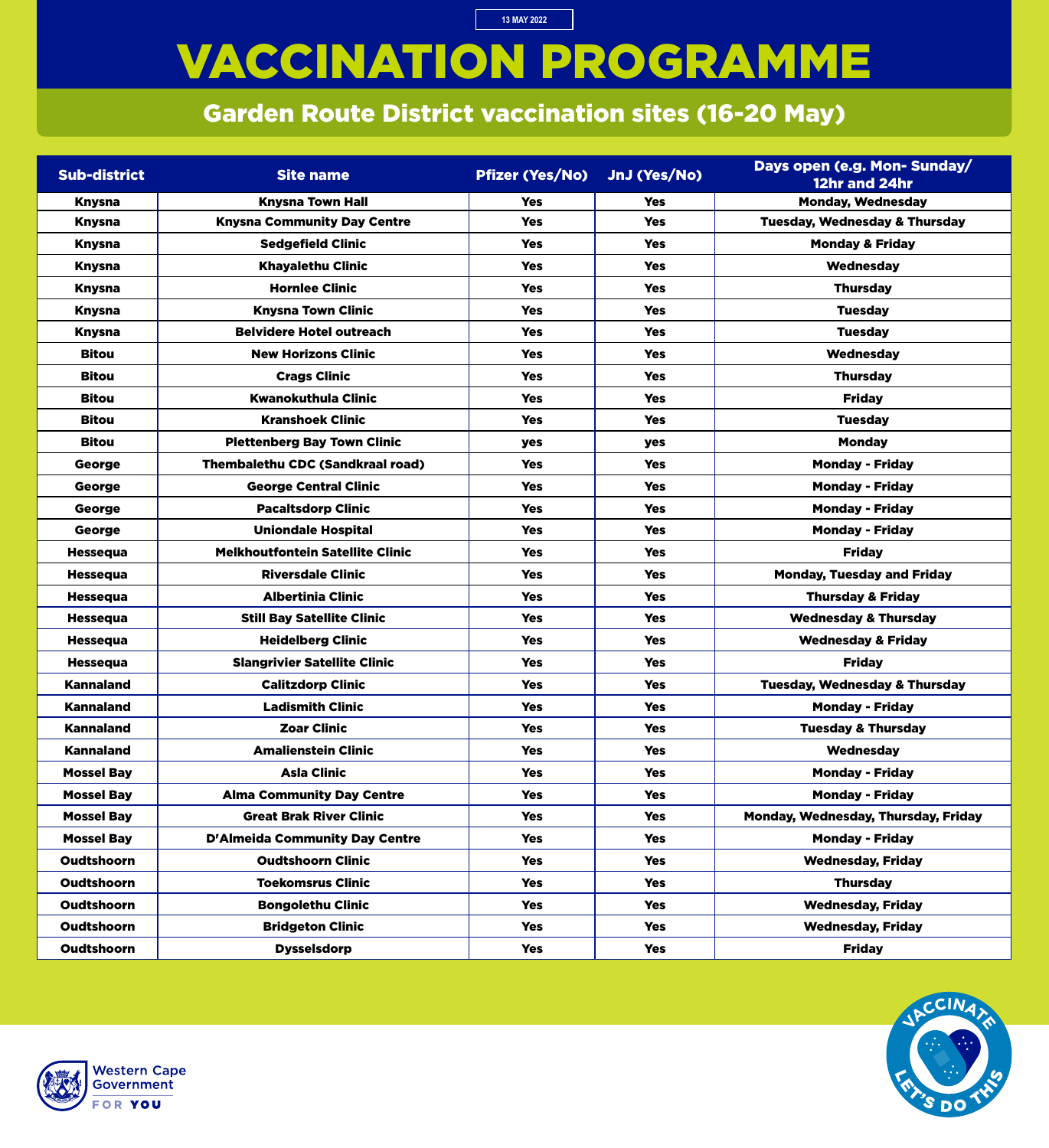## VACCINATION PROGRAMME

#### Northern/Tygerberg vaccination sites (16-20 May)

| <b>Sub-district</b> | <b>Site name</b>                         | <b>Pfizer (Yes/No)</b> | JnJ (Yes/No) | Days open (e.g. Mon- Sunday/<br>12hr and 24hr |
|---------------------|------------------------------------------|------------------------|--------------|-----------------------------------------------|
| <b>Northern</b>     | <b>Kraaifontein CHC, Cipla Container</b> | <b>yes</b>             | yes          | <b>Monday - Friday</b>                        |
| <b>Northern</b>     | <b>Durbanville CDC</b>                   | <b>yes</b>             | <b>yes</b>   | <b>Monday, Wednesday and Friday</b>           |
| <b>Northern</b>     | <b>Bothasig CDC</b>                      | <b>yes</b>             | <b>yes</b>   | <b>Tuesday, Wednesday, Thursday</b>           |
| <b>Northern</b>     | <b>Bloekombos Clinic</b>                 | <b>yes</b>             | no           | <b>Wednesdays and Fridays</b>                 |
| <b>Northern</b>     | <b>Brackenfell Clinic</b>                | <b>yes</b>             | no           | <b>Monday - Friday</b>                        |
| <b>Northern</b>     | <b>Wallacedene Clinic</b>                | <b>yes</b>             | no           | <b>Wednesdays and Fridays</b>                 |
| <b>Tygerberg</b>    | <b>Adriaanse Clinic</b>                  | <b>yes</b>             | yes          | <b>Monday - Friday</b>                        |
| <b>Tygerberg</b>    | <b>Delft South Clinic</b>                | <b>yes</b>             | yes          | <b>Monday - Friday</b>                        |
| <b>Tygerberg</b>    | <b>St. Vincent CDC</b>                   | <b>yes</b>             | yes          | <b>Monday - Friday</b>                        |
| <b>Tygerberg</b>    | <b>Bishop Lavis CDC</b>                  | <b>yes</b>             | <b>yes</b>   | <b>Monday - Friday</b>                        |
| <b>Tygerberg</b>    | <b>Delft CHC</b>                         | <b>yes</b>             | <b>yes</b>   | <b>Monday - Friday</b>                        |
| <b>Tygerberg</b>    | <b>Elsies River CHC</b>                  | yes                    | yes          | <b>Monday - Friday</b>                        |
| <b>Tygerberg</b>    | <b>Ruyterwacht CDC</b>                   | <b>yes</b>             | <b>yes</b>   | <b>Wednesdays and Fridays</b>                 |
| <b>Tygerberg</b>    | <b>Bellville South</b>                   | <b>yes</b>             | yes          | <b>Monday - Friday</b>                        |
| <b>Tygerberg</b>    | <b>Reed Street CDC</b>                   | yes                    | yes          | <b>Monday - Friday</b>                        |
| <b>Tygerberg</b>    | <b>Parow CDC</b>                         | <b>yes</b>             | yes          | <b>Monday - Monday</b>                        |
| <b>Tygerberg</b>    | <b>Symphony Way CDC</b>                  | yes                    | yes          | <b>Monday - Friday</b>                        |
| <b>Tygerberg</b>    | <b>Ravensmead CDC</b>                    | <b>yes</b>             | yes          | <b>Monday - Friday</b>                        |
| <b>Tygerberg</b>    | Disa Hall, Tygerberg Hospital campus     | yes                    | yes          | <b>Monday - Friday</b>                        |



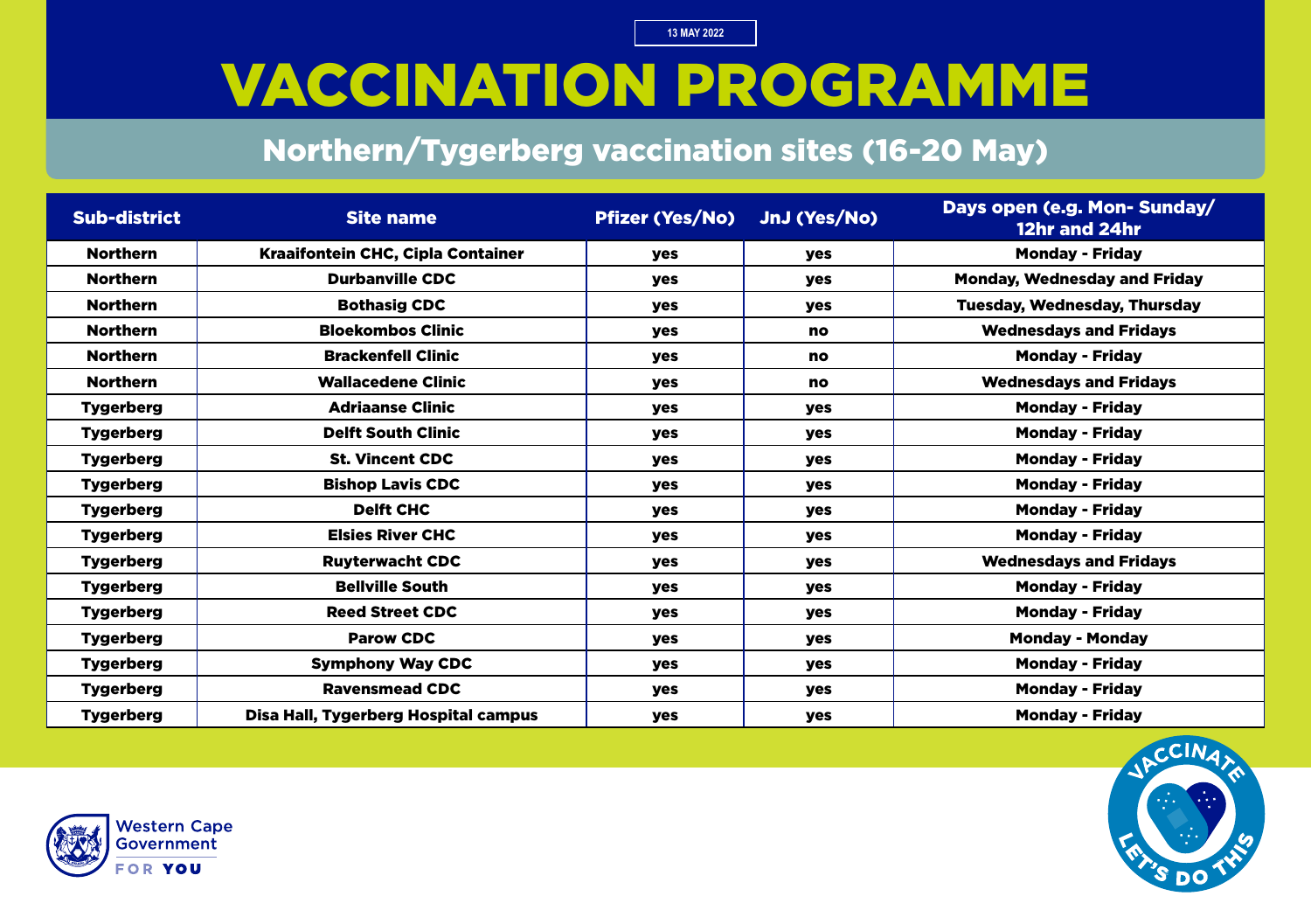# VACCINATION PROGRAMME

### Southern/Western vaccination sites (16-20 May)

| <b>Sub-district</b> | <b>Site name</b>                              | <b>Pfizer (Yes/No)</b> | JnJ (Yes/No) | Days open (e.g. Mon- Sunday/<br>12hr and 24hr |
|---------------------|-----------------------------------------------|------------------------|--------------|-----------------------------------------------|
| <b>Southern</b>     | <b>Ocean View Civic Centre</b>                | yes                    | yes          | <b>Wednesday - Thursday</b>                   |
| <b>Southern</b>     | <b>Pelican Park CDC</b>                       | yes                    | <b>yes</b>   | <b>Tuesdays</b>                               |
| <b>Southern</b>     | <b>Seawinds Clinic</b>                        | yes                    | yes          | <b>Tuesdays</b>                               |
| <b>Southern</b>     | <b>Retreat CHC</b>                            | yes                    | yes          | <b>Monday - Friday</b>                        |
| <b>Southern</b>     | <b>Lotus River CHC</b>                        | yes                    | <b>no</b>    | <b>Monday - Friday</b>                        |
| <b>Southern</b>     | <b>Lady Michaelis CDC</b>                     | yes                    | <b>yes</b>   | <b>Monday - Friday</b>                        |
| <b>Southern</b>     | <b>DP Marais Hospital</b>                     | yes                    | <b>yes</b>   | <b>Monday - Friday</b>                        |
| <b>Southern</b>     | <b>False Bay Hospital</b>                     | <b>yes</b>             | <b>yes</b>   | <b>Monday - Friday</b>                        |
| <b>Southern</b>     | <b>Grassy Park Civic Centre</b>               | yes                    | <b>no</b>    | <b>Monday - Friday</b>                        |
| <b>Southern</b>     | <b>House of Hope (Hout Bay)</b>               | yes                    | <b>yes</b>   | <b>Monday, Wednesday and Friday</b>           |
| <b>Southern</b>     | Iziko Lobomi (Imizamo Yethu)                  | <b>yes</b>             | <b>yes</b>   | <b>Tuesday</b>                                |
| <b>Southern</b>     | <b>Hangberg Hub</b>                           | <b>Yes</b>             | yes          | <b>Thursday</b>                               |
| Western             | <b>District Six CDC</b>                       | yes                    | <b>no</b>    | <b>Monday - Friday</b>                        |
| Western             | <b>Vanguard CHC</b>                           | <b>yes</b>             | <b>yes</b>   | <b>Monday - Friday</b>                        |
| Western             | <b>Saxon Sea Community Hall</b>               | <b>yes</b>             | yes          | <b>Monday - Friday</b>                        |
| <b>Western</b>      | <b>New Somerset Hospital</b>                  | yes                    | yes          | <b>Monday - Friday</b>                        |
| Western             | <b>Mamre CDC</b>                              | yes                    | yes          | <b>Monday - Friday</b>                        |
| Western             | <b>Kensington CDC</b>                         | yes                    | <b>no</b>    | <b>Monday - Friday</b>                        |
| <b>Western</b>      | <b>Du Noon CHC</b>                            | yes                    | <b>no</b>    | <b>Monday - Friday</b>                        |
| Western             | <b>UCT Community of Hope Vaccination Site</b> | yes                    | yes          | <b>Monday - Friday</b>                        |
| Western             | <b>Maitland CDC</b>                           | yes                    | yes          | <b>Monday - Friday</b>                        |



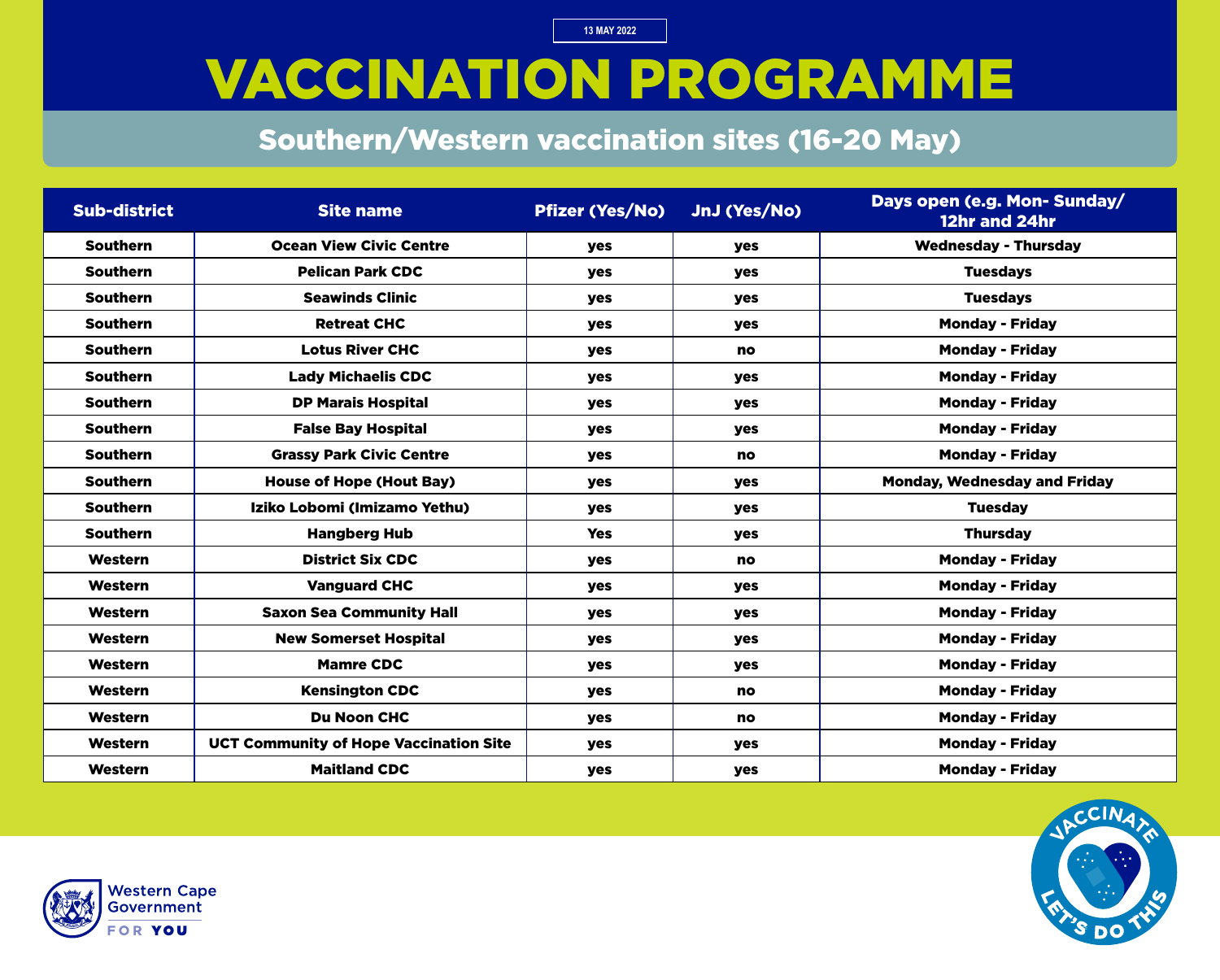### VACCINATION PROGRAMME

Eastern/Khayelitsha vaccination sites (16-20 May)

| <b>Sub-district</b> | <b>Site name</b>                                   | <b>Pfizer</b><br>(Yes/No) | <b>JnJ</b><br>(Yes/No) | Days open (e.g. Mon- Sunday/<br>12hr and 24hr |
|---------------------|----------------------------------------------------|---------------------------|------------------------|-----------------------------------------------|
| <b>Eastern</b>      | <b>Dr Ivan Tomms CDC</b>                           | <b>Yes</b>                | <b>Yes</b>             | <b>Monday - Friday</b>                        |
| <b>Eastern</b>      | <b>Charles Morkel Hall</b>                         | <b>Yes</b>                | <b>Yes</b>             | <b>Monday - Friday</b>                        |
| <b>Eastern</b>      | <b>Eerste River Hospital</b>                       | <b>Yes</b>                | <b>Yes</b>             | <b>Monday - Friday</b>                        |
| <b>Eastern</b>      | <b>Gustrouw CDC</b>                                | <b>Yes</b>                | <b>Yes</b>             | <b>Monday - Friday</b>                        |
| <b>Eastern</b>      | <b>Helderberg Hospital</b>                         | <b>Yes</b>                | <b>Yes</b>             | <b>Monday - Friday</b>                        |
| <b>Khayelitsha</b>  | Khayelitsha (Site B) CHC Cipla<br><b>Container</b> | <b>Yes</b>                | <b>Yes</b>             | <b>Monday - Saturday</b>                      |
| <b>Khayelitsha</b>  | <b>Khayelitsha Hospital</b>                        | <b>Yes</b>                | <b>Yes</b>             | <b>Monday - Friday</b>                        |
| <b>Eastern</b>      | <b>Kleinvlei Recreational Hall</b>                 | <b>Yes</b>                | <b>Yes</b>             | <b>Monday- Friday</b>                         |
| <b>Eastern</b>      | <b>Macassar CDC</b>                                | <b>Yes</b>                | <b>Yes</b>             | <b>Monday - Friday</b>                        |
| <b>Eastern</b>      | <b>Mfuleni CDC</b>                                 | <b>Yes</b>                | <b>Yes</b>             | <b>Monday - Friday</b>                        |
| <b>Khayelitsha</b>  | <b>Michael Mapongwana CDC</b>                      | <b>Yes</b>                | <b>Yes</b>             | <b>Monday - Friday</b>                        |
| <b>Khayelitsha</b>  | <b>Nolungile CDC</b>                               | <b>Yes</b>                | <b>Yes</b>             | <b>Monday - Friday</b>                        |
| <b>Eastern</b>      | <b>Nomzamo CDC</b>                                 | <b>Yes</b>                | <b>Yes</b>             | <b>Monday - Friday</b>                        |
| <b>Eastern</b>      | <b>Strand CDC</b>                                  | <b>Yes</b>                | yes                    | <b>Monday-Friday</b>                          |



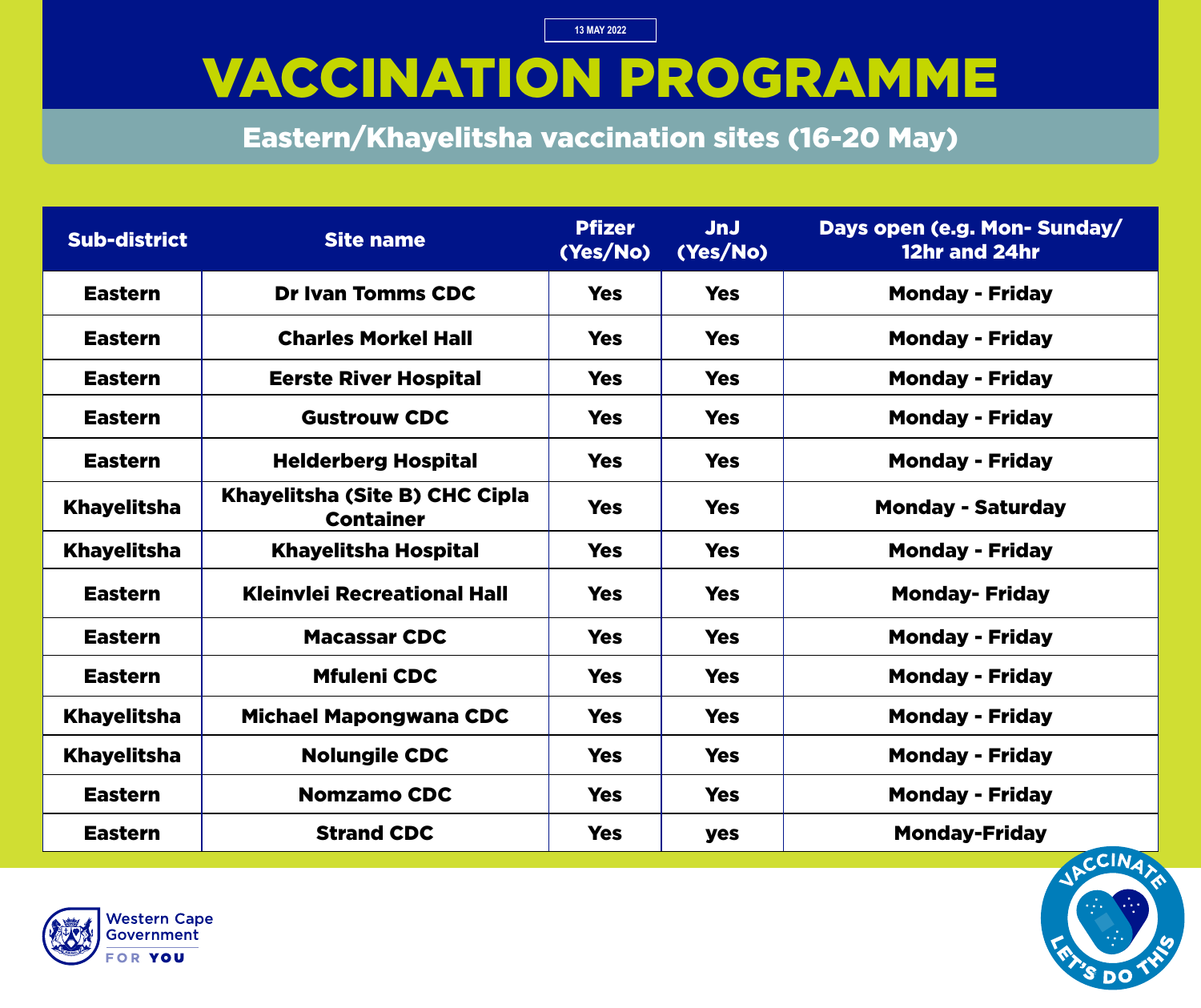# VACCINATION PROGRAMME

#### Klipfontein/Mitchells Plain vaccination sites (16-22 May)

| <b>Sub-district</b>    | Site name                                | Pfizer (Yes/No) JnJ (Yes/No) |            | Days open (e.g. Mon-Sunday/<br>12hr and 24hr |
|------------------------|------------------------------------------|------------------------------|------------|----------------------------------------------|
| <b>Mitchells Plain</b> | <b>Cross Roads CDC</b>                   | <b>Yes</b>                   | <b>Yes</b> | <b>Monday - Friday</b>                       |
| <b>Klipfontein</b>     | <b>Heideveld CDC</b>                     | <b>Yes</b>                   | <b>Yes</b> | <b>Monday - Friday</b>                       |
| <b>Klipfontein</b>     | <b>Gugulethu CHC</b>                     | <b>Yes</b>                   | <b>Yes</b> | <b>Monday - Sunday</b>                       |
| <b>Mitchells Plain</b> | <b>Inzame Zabantu CDC</b>                | <b>Yes</b>                   | <b>Yes</b> | <b>Monday - Friday</b>                       |
| <b>Klipfontein</b>     | <b>Nyanga CDC</b>                        | <b>Yes</b>                   | <b>Yes</b> | <b>Monday - Friday</b>                       |
| <b>Klipfontein</b>     | Dr Abdurahman CDC                        | <b>Yes</b>                   | <b>Yes</b> | <b>Monday - Friday</b>                       |
| <b>Klipfontein</b>     | <b>Hanover Park CDC</b>                  | <b>Yes</b>                   | <b>Yes</b> | <b>Monday - Sunday</b>                       |
| <b>Mitchells Plain</b> | <b>Mitchells Plain CHC</b>               | <b>Yes</b>                   | <b>Yes</b> | <b>Monday - Sunday</b>                       |
| <b>Mitchells Plain</b> | <b>Mitchells Plain District Hospital</b> | <b>Yes</b>                   | <b>Yes</b> | <b>Monday - Friday</b>                       |